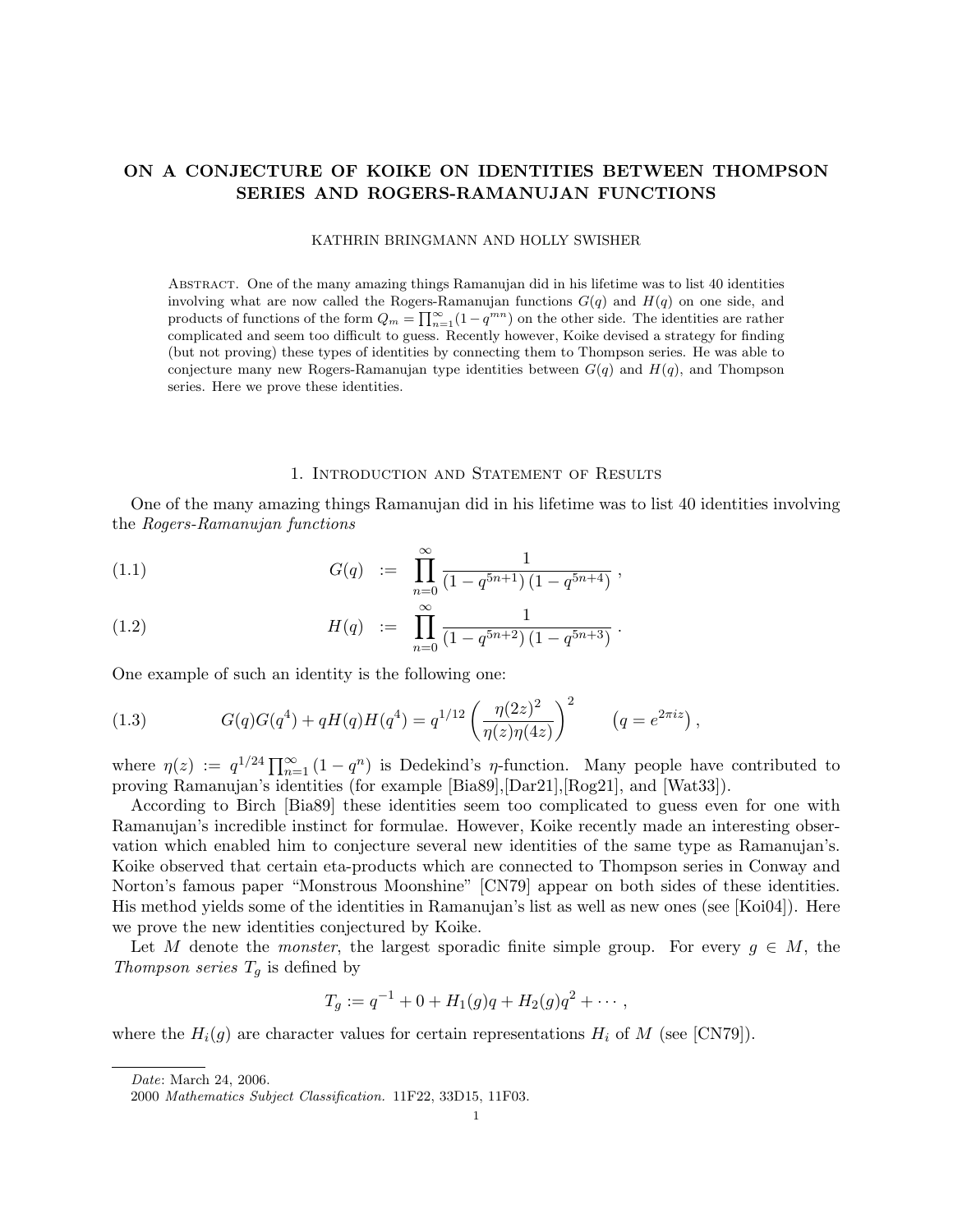Let N be a positive integer, and let e be a Hall divisor of N (written  $e \parallel N$ ), which is a positive divisor of N such that  $(e, N/e) = 1$ . An Atkin-Lehner involution  $W_e$  is a matrix of the form

$$
W_e := \begin{pmatrix} ae & b \\ cN & de \end{pmatrix},
$$

such that det  $W_e = e$ .

Consider subgroups of  $PSL_2(\mathbb{R})$  obtained by extending  $\Gamma_0(N)$  by certain Atkin-Lehner involutions. In particular, if S is a subset of Hall divisors of N, we write  $N + S$  to denote the group generated by  $\Gamma_0(N)$  and all Atkin-Lehner involutions  $W_e$  for  $e \in S$ . For shorthand, we write  $N+$ when we adjoin all Atkin-Lehner involutions.

For  $N + S \notin \{25-, 49+49, 50+50\}$ , let  $X_{N+S}$  be the Riemann surface obtained by compactifying  $\mathcal{H}/(N+S)$ . If  $X_{N+S}$  has genus zero, then by work of Borcherds, there is an element  $g \in M$  such that  $T_g$  is the normalized generator of the function field of  $X_{N+S}$ . In this case we define

$$
T_{N+S} := T_g.
$$

Let

(1.4) 
$$
g(z) := q^{-1/60} G(q),
$$

(1.5) 
$$
h(z) := q^{11/60} H(q).
$$

Moreover, if  $r \equiv \pm s \pmod{5}$  we define the functions  $u_{r,s}(z)$  by

$$
u_{r,s}(z) := \begin{cases} g(rz)g(sz) + h(rz)h(sz) & \text{for } r+s \equiv 0 \pmod{5}, \\ g(rz)h(sz) - h(rz)g(sz) & \text{for } r-s \equiv 0 \pmod{5}. \end{cases}
$$

The purpose of this paper is to prove the following conjecture made by Koike (see [Koi04]), which we now state as a theorem.

**Theorem 1.1.** Let M be the monster group, and suppose N is among the following set of orders of elements of M

$$
\left\{\n\begin{array}{c}\n4,6,9,14,19,21,24,26,29,31,34,36,39, \\
41,44,46,51,54,56,59,66,69,71,119\n\end{array}\n\right\}
$$

.

Then there exists an element  $g \in M$  of order N and a constant  $c_N$  depending on N such that  $T_g + c_N$  can be expressed as a product of Rogers-Ramanujan functions  $u_{r,s}(z)$ . (see Appendix A for a complete list of the identities and the constants  $c_N$ )

As an example of Theorem 1.1 we give the first of Koike's identities in Appendix A

(1.6) 
$$
(u_{4,1}(z))^{12} = T_{4+} + 24 = \frac{\eta(2z)^{48}}{\eta(z)^{24}\eta(4z)^{24}},
$$

where the second equality comes from Conway and Norton's Monstrous Moonshine [CN79].

**Remark.** The identities  $(A.1)$ ,  $(A.2)$ ,  $(A.4)$ ,  $(A.13)$ ,  $(A.15)$ ,  $(A.16)$ , and  $(A.21)$  in Appendix A already follow from the Ramanujan identities [Bir75].

#### Acknowledgements

The authors would like to thank Ken Ono and Jeremy Rouse for helpful conversations and comments on earlier versions of this paper.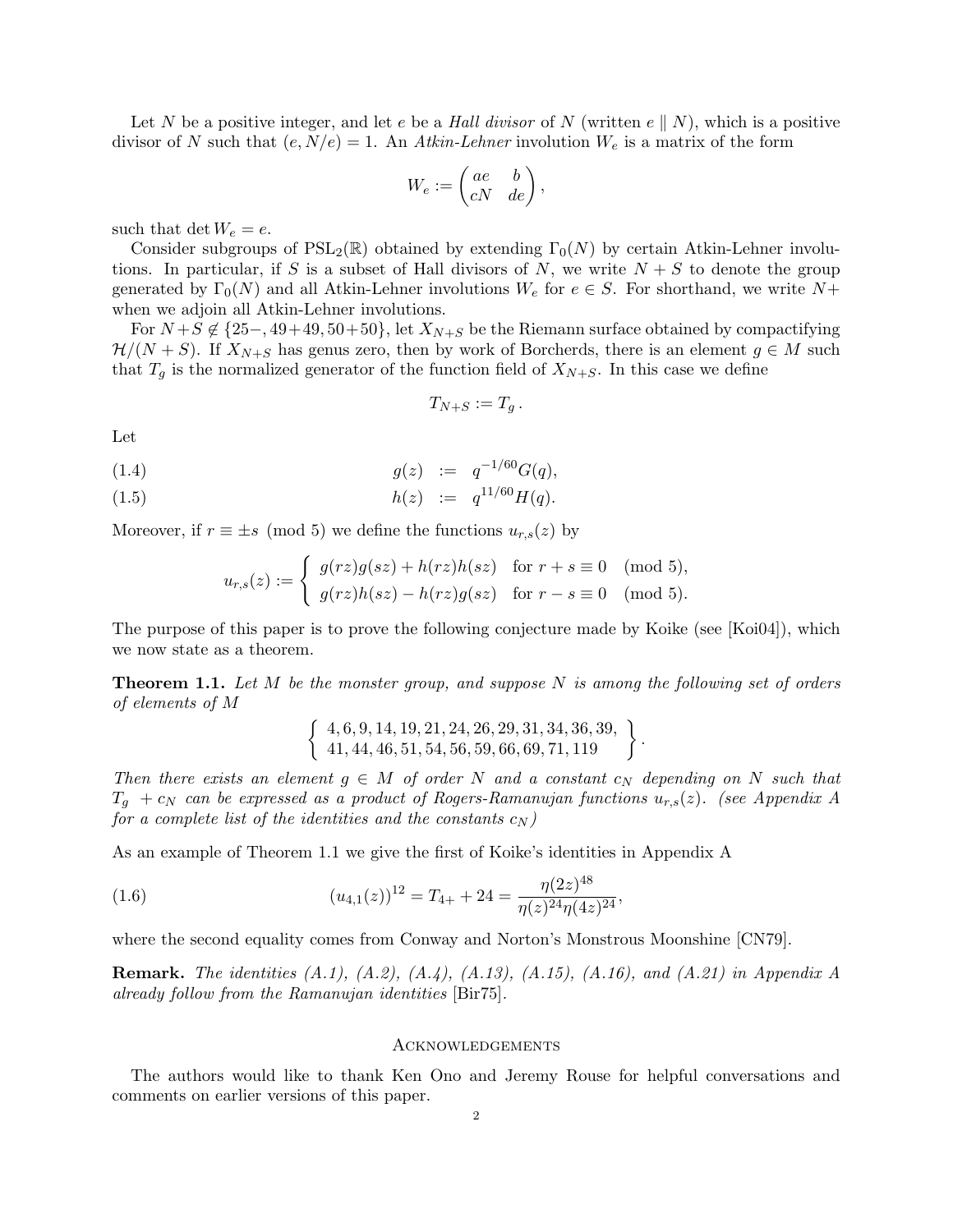### 2. Preliminaries

Before we give the proof of Theorem 1.1, we require some facts about modular forms. See [BBP87, Bia89, Mar96] for more details.

If f is a modular form on a congruence subgroup  $\Gamma$  and  $\zeta$  is a cusp of  $\Gamma$ , then f has a Fourier expansion at  $\zeta$  of the form

$$
\sum_{m\geq m_0}c(m)q_h^m,
$$

where  $q_h := e^{2\pi i z/h}$ ,  $m_0 \in \mathbb{Z}$ ,  $c(m_0) \neq 0$ , and  $h := h(\Gamma, \zeta)$  is the width of  $\Gamma$  at the cusp  $\zeta$ . We let  $\text{Ord}_{\Gamma}(f,\zeta) := m_0$ , and call it the *relative order of vanishing of f with respect to* Γ. Furthermore, we define ord $(f, \zeta)$ , the *invariant order of f at*  $\zeta$ , to be the smallest power of  $q := e^{2\pi i z}$  appearing in the Fourier expansion of  $f$  at  $\zeta$ . Thus the two orders satisfy

(2.1) 
$$
\operatorname{Ord}_{\Gamma}(f,\zeta)=h(\Gamma,\zeta)\cdot\operatorname{ord}(f,\zeta).
$$

When we consider  $z \in \mathcal{H}$ , the upper half plane,  $\text{ord}(f, z)$  is the usual order of f as an analytic function at z. If a is the order of the stabilizer of z in  $\Gamma$  (considered as a subgroup of  $PSL_2(\mathbb{Z})$ ) and f is a modular form on Γ, then for every  $z \in H$  we define [BBP87]

(2.2) 
$$
\operatorname{Ord}_{\Gamma}(f(z),z):=\frac{\operatorname{ord}(f,z)}{a}\geq 0.
$$

A meromorphic modular form on  $\Gamma_0(N)$  is called *weakly holomorphic* if its poles, if there are any, are supported at the cusps of  $\Gamma_0(N)$ . A complete set of representatives for the cusps of  $\Gamma_0(N)$  is given by (see [Mar96])

(2.3) 
$$
\left\{ \frac{a_c}{c} : c \mid N, 1 \le a_c \le N, \gcd(a_c, N) = 1, a_c \text{ distinct } (\text{mod } \gcd(c, N/c)) \right\}.
$$

We now state the modularity of the functions  $u_{r,s}$ . For this we define the multiplier  $\chi_{r,s}$  on matrices in  $\Gamma_0([r,s])$ :

(2.4) 
$$
\chi_{r,s}\left(\begin{pmatrix} \alpha & \beta \\ \gamma & \delta \end{pmatrix}\right) := \begin{cases} \exp\left(\frac{7\pi i (r+s)}{6} \left(\beta \delta + (\gamma/rs)(\alpha + \delta - \beta \gamma \delta - 3)\right)\right) & \text{if } \gamma \text{ odd,} \\ \exp\left(\frac{7\pi i (r+s)}{6} \left(\beta \delta + (\gamma/rs)(\alpha - \delta - \alpha \delta^2)\right)\right) & \text{if } \delta \text{ odd.} \end{cases}
$$

The following two results are due to Biagioli (Theorems 2.4 and 3.3 resp. of [Bia89]).

**Lemma 2.1.** If r, s are positive integers, and  $[r, s]$  denotes the least common multiple of r and s, then the functions  $u_{r,s}(z)$  are weakly holomorphic modular functions on  $\Gamma_0([r,s])$  with multiplier system  $\chi_{r,s}$ .

**Theorem 2.2.** If  $f(z)$  is one of either  $g(z)$  or  $h(z)$  defined in (1.4) and (1.5), and a, c are integers with  $(a, c) = 1$ , then

(2.5) 
$$
\operatorname{ord}\left(f(z), \frac{a}{c}\right) \in \left\{\frac{11}{16}, -\frac{1}{60}\right\}.
$$

For our purposes we don't need the exact criteria for when each case occurs. Combining this theorem with the fact that for all modular forms  $f(z)$  of weight 0, and all  $m \in \mathbb{N}$  we have

$$
ord(f(mz), \frac{a}{c}) = \frac{\gcd(m, c)^2}{m} \cdot ord(f(z), \frac{ma}{c}),
$$

gives the following bounds for the invariant order of vanishing of the  $u_{r,s}(z)$ :

$$
\text{ord}\left(u_{r,s}(z),\frac{a}{c}\right) \ge -\frac{1}{60} \left(\frac{\gcd(r,c)^2}{r} + \frac{\gcd(s,c)^2}{s}\right),\,
$$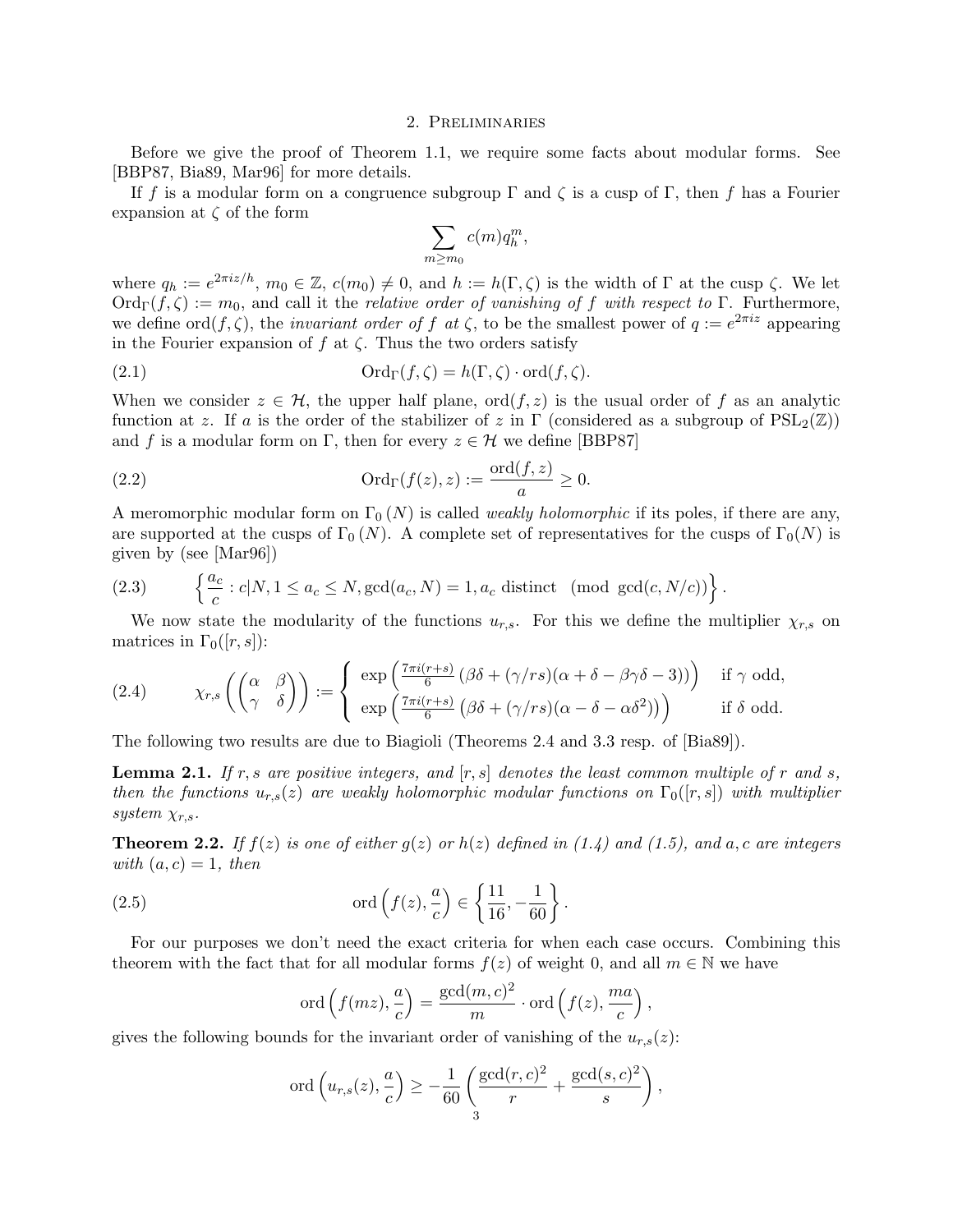$$
\text{ord}\left(u_{r,s}(z)^{-1},\frac{a}{c}\right) \ge -\frac{11}{16}\left(\frac{\gcd(r,c)^2}{r} + \frac{\gcd(s,c)^2}{s}\right).
$$

For the group  $\Gamma_0(N)$  we have the formula [Mar96] for the width of  $\Gamma_0(N)$  at the cusp  $\frac{a}{c}$ ,

(2.6) 
$$
h_{\frac{a}{c}} := h\left(\Gamma_0(N), \frac{a}{c}\right) = \frac{N}{\gcd(c^2, N)}.
$$

The largest possible width at  $\frac{a}{c}$  is thus  $\frac{N}{c}$ , and from this we easily obtain the following proposition. **Proposition 2.3.** Let  $N = [r, s]$  and let  $\frac{a}{c}$  be a cusp of  $\Gamma_0(N)$ . Then

$$
\operatorname{Ord}_{\Gamma_0(N)}\left(u_{r,s}(z)^n,\frac{a}{c}\right)\geq \begin{cases}\frac{-nN}{30} & \text{if }n\geq 1,\\ \frac{nN\cdot 11}{8} & \text{if }n\leq -1.\end{cases}
$$

In addition, much is known about the modularity of eta-quotients (see [Mar96], [Ono04]). The following theorem (see e.g. [Ono04] page 18) describes when an eta-quotient is modular.

**Theorem 2.4.** Assume that  $f(z) = \prod_{\delta|N} \eta(\delta z)^{r_{\delta}}$   $(N \in \mathbb{N}, r_{\delta} \in \mathbb{Z})$  is an eta-quotient such that  $k := \frac{1}{2} \sum_{\delta | N} r_{\delta} \in \mathbb{Z},$ 

$$
\sum_{\delta|N} \delta r_{\delta} \equiv 0 \pmod{24},
$$

and

$$
\sum_{\delta|N} \frac{N}{\delta} r_{\delta} \equiv 0 \pmod{24}.
$$

Then  $f(z)$  is a meromorphic modular form of weight k for the group  $\Gamma_0(N)$  with Nebentypus character  $\chi$  given by

$$
\chi(d):=\left(\frac{(-1)^k s}{d}\right)
$$

for  $s := \prod_{\delta|N} \delta^{r_{\delta}}$ .

We can also calculate the orders of vanishing of eta-quotients at cusps of  $\Gamma_0(N)$  by the following theorem.

**Theorem 2.5.** If  $f(z)$  is an eta-quotient that satisfies the conditions of Theorem 2.4, then

$$
\operatorname{Ord}_{\Gamma_0(N)}\left(f,\frac{a}{c}\right)=\frac{N}{24\operatorname{gcd}(c^2,N)}\sum_{\delta|N}\frac{\operatorname{gcd}(c,\delta)^2\cdot r_\delta}{\delta}
$$

.

3. Proof of Theorem 1.1

3.1. Overview of method. To prove identities of the type

$$
\prod u_{r,s}=T_{N+S}
$$

for a given N, we consider  $g_N(z) = \prod u_{r,s} - T_{N+S}$  and prove that  $g_N(z) = 0$ . To do this, we realize  $g_N(z)$  as a weight 0 modular form on  $\Gamma_0(N)$ , and then contradict the valence formula for  $g_N(z)$ (see [Bia89] and equation (3.1)).

The Thompson series  $T_{N+S}$  can be viewed as a weakly holomorphic modular function with respect to the group  $N + S$  (see [Kim04]). Since this group contains  $\Gamma_0(N)$  we may view  $T_{N+S}$  as a meromorphic modular function on  $\Gamma_0(N)$ .

Similarly, Lemma 2.1 implies that each quotient of  $u_{r,s}(z)$  functions in Koike's identities is a meromorphic modular function on  $\Gamma_0(N)$  for some N with multiplier  $\chi$ , where  $\chi$  is the corresponding quotient of multipliers from equation (2.4). A direct calculation in each case shows that in fact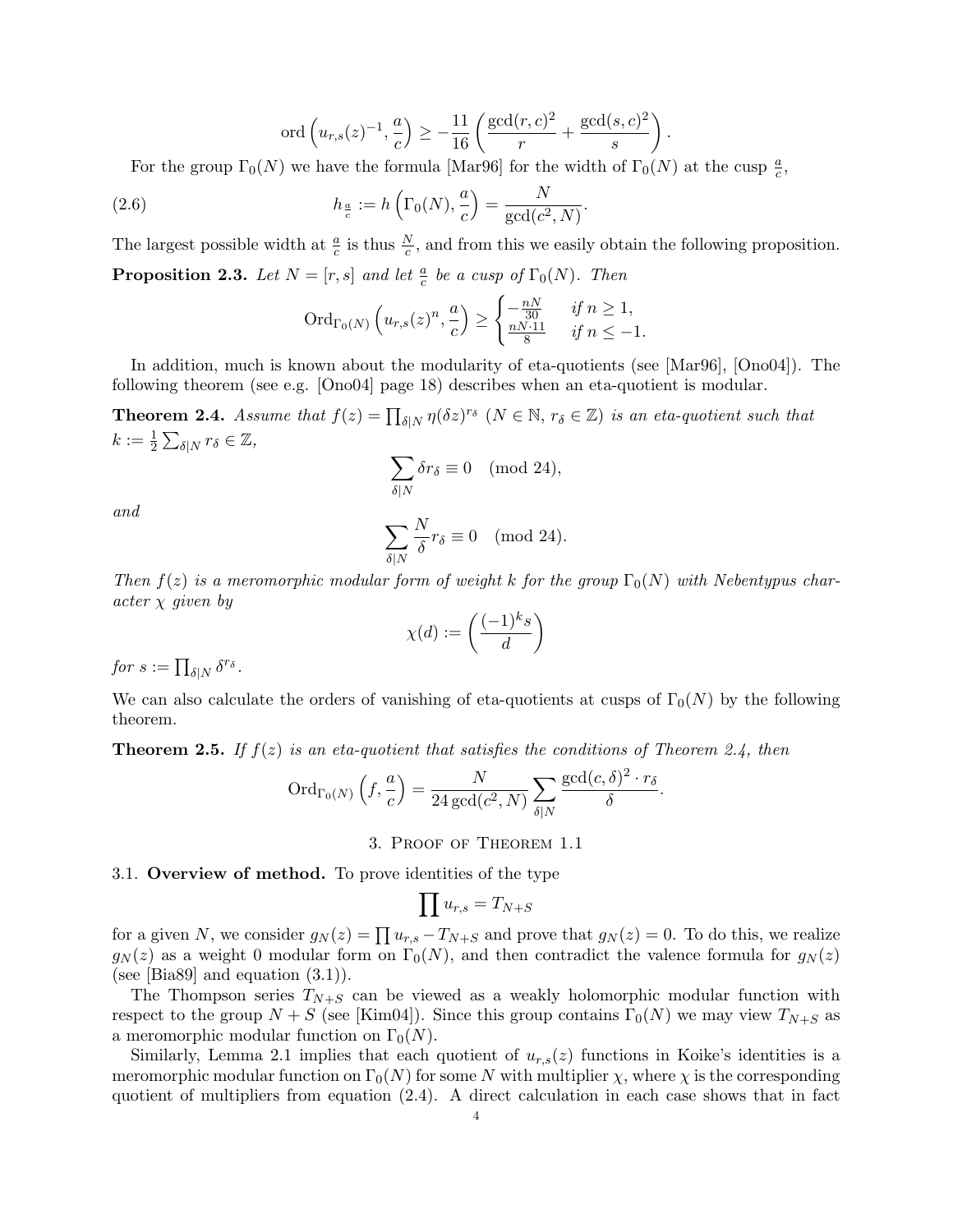the multiplier system is trivial for each quotient. Thus for each N if  $g_N(z)$  is defined to be the difference of the left-hand side and the right-hand side of the corresponding identity from Appendix A, then  $g_N(z)$  is a meromorphic modular function on  $\Gamma_0(N)$ . Thus the valence formula gives that if  $g_N(z)$  is not zero, then

(3.1) 
$$
\sum_{\tau \in \mathcal{H}} \text{Ord}_{\Gamma_0(N)}(g_N(z), \tau) + \sum_{\frac{a}{c} \nsim \infty} \text{Ord}_{\Gamma_0(N)}(g_N(z), \frac{a}{c}) + \text{Ord}_{\Gamma_0(N)}(g_N(z), \infty) = 0,
$$

where the second sum runs over a set of inequivalent cusps  $\frac{a}{c}$  of  $\Gamma_0(N)$  that are not equivalent to ∞.

Since  $g_N(z)$  is holomorphic on H, the first summand is clearly positive. Our goal is to obtain lower bounds for  $\text{Ord}_{\Gamma_0(N)}(g_N(z),\frac{a}{c})$  $\frac{a}{c}$  for cups  $\frac{a}{c} \nsim \infty$ . Then we can contradict (3.1) by showing that  $\text{Ord}_{\Gamma_0(N)}(g_N(z),\infty)$  is "big enough" by computing coefficients of  $g_N(z)$  at infinity. In the following sections we will be more precise about the number of coefficients required in each case.

To get a lower bound for  $\operatorname{Ord}_{\Gamma_0(N)}\big(g_N(z),\frac{a}{c}\big)$  $\frac{a}{c}$ , we simply take the minimum of the lower bounds for the quotient of  $u_{r,s}$  functions and the Thompson series on either side of the corresponding identity.

By Proposition 2.3 we easily obtain lower bounds for the relative orders of vanishing of the  $u_{r,s}$ quotients that appear in the left-hand sides of the identities. For the Thompson series, we use one of the following methods.

**Remark.** We first note that from the Ramanujan identities one can prove the identities for  $N =$ 4, 6, 14, 39, 44, 46, 66. For example it is not hard to see that (1.3) is equivalent to the identity for  $N=4$ .

3.2. Group  $N+$  with N square-free. Here we consider the identities for square-free N where the Thompson series  $T_{N+}$  is associated to the group  $N+$  with all Atkin-Lehner involutions adjoined. These are the identities for

$$
N \in \{19, 21, 26, 29, 31, 34, 41, 46, 51, 59, 69, 71, 119\}.
$$

When N is square-free, (2.3) gives that the set of cusps for  $\Gamma_0(N)$  is given by

$$
\left\{\frac{1}{m}:m|N\right\}.
$$

**Proposition 3.1.** For  $N \in \{19, 21, 26, 29, 31, 34, 41, 46, 51, 59, 69, 71, 119\}$  we have

(3.2) 
$$
\operatorname{Ord}_{\Gamma_0(N)}\left(T_{N+}(z),\frac{1}{m}\right)=-1.
$$

*Proof.* First we recall that if  $M := \begin{pmatrix} a & b \\ c & d \end{pmatrix} \in SL_2(\mathbb{R})$  and  $z \in \mathcal{H}$ , then

$$
Mz := \frac{az+b}{cz+d}.
$$

If we let

$$
A_m := \left( \begin{array}{cc} 1 & 0 \\ m & 1 \end{array} \right) \in \text{SL}_2(\mathbb{Z}),
$$

then the Fourier expansion of  $g_N(A_m z)$  at  $\infty$  reflects the behavior of  $g_N(z)$  at the cusp  $1/m$ . Since N is square-free, we can find for  $e := N/m$  integers x, y such that  $xe - ym = 1$ . Thus the matrix

$$
W_e:=\left(\begin{array}{cc} xe & -y \\ -N & e \\ 5 \end{array}\right)
$$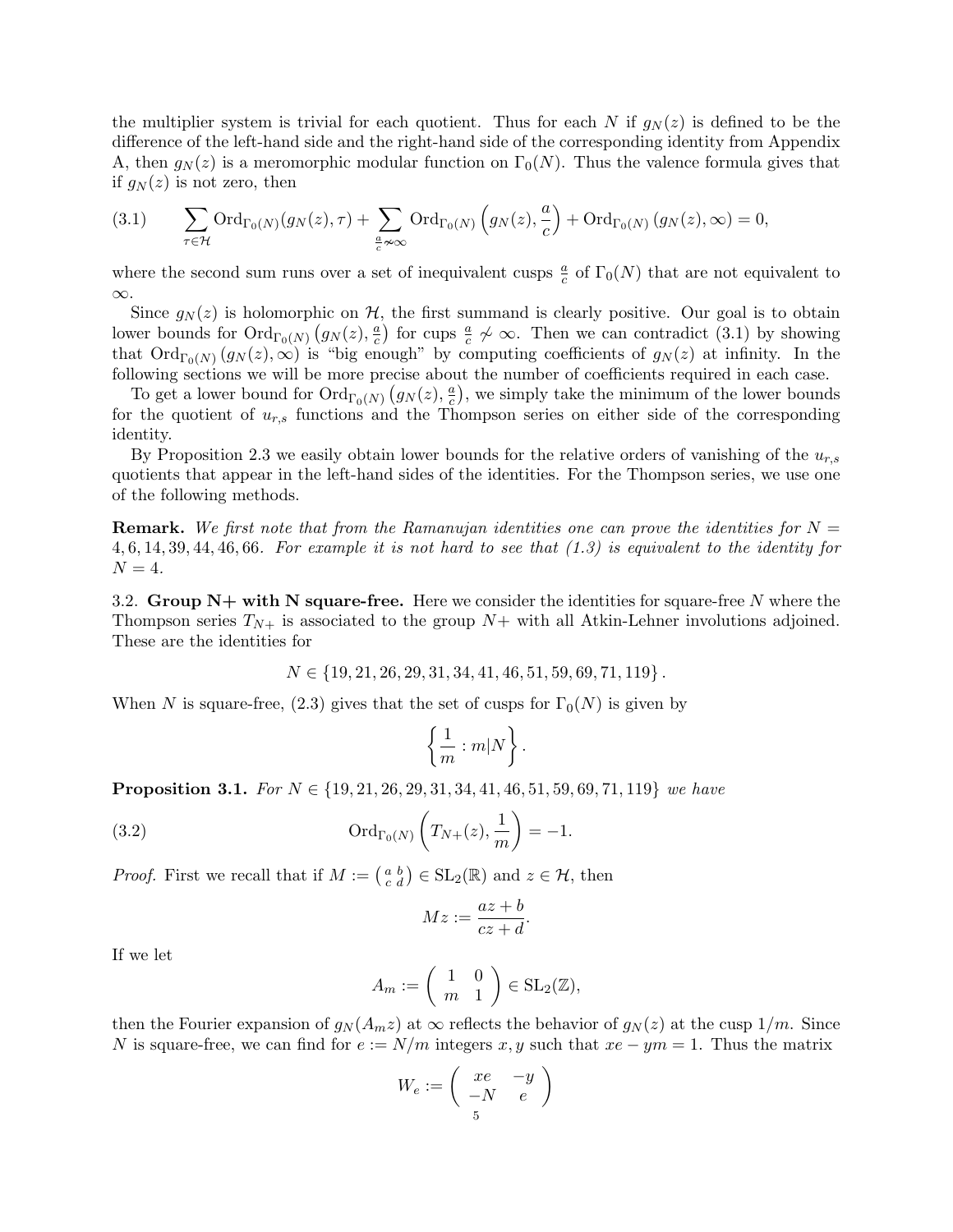is an Atkin-Lehner involution with determinant e, and so  $T_{N+}$  is invariant under  $W_e \in N+$ . Since  $W_eA_m = \begin{pmatrix} 1 & y \\ 0 & e \end{pmatrix}$  $\begin{smallmatrix} 1 & y \\ 0 & e \end{smallmatrix}$ , we have

$$
T_{N+}(A_m z) = T_{N+}\left(\begin{pmatrix} 1 & y \ 0 & e \end{pmatrix} z\right).
$$

Recalling that ord  $(T_{N+}, \infty) = -1$ , this yields that ord  $(T_{N+}, \frac{1}{m})$  $(\frac{1}{m}) = -1/e$ . Multiplying by the width e from equation (2.6) gives the desired result.  $\square$ 

3.3. Remaining cases. The 5 cases not yet covered are  $N = 9, 24, 36, 54, 56$ . For these we use the fact that we can write the Thompson series as a linear combination of eta-quotients (see [CN79]). Calculating via Theorem 2.5, we obtain the orders of vanishing we need. The case where  $N = 54$ must be treated more delicately, and is considered in Section 3.5.

Let  $N \neq 4, 6, 14, 39, 44, 46, 66$  (the cases already proved with the Ramanujan identities). After computing the necessary bounds for the orders of vanishing for each Thompson series (or associated eta-quotient) and comparing them with the bounds from Proposition 2.3 for the  $u_{r,s}(z)$  quotients, we obtain the following table giving the number of coefficients of the Fourier expansion of  $g_N(z)$ at  $\infty$  that we need to compute in order to prove that  $g_N(z) = 0$ . The resulting computations are done easily using Maple.

N 9 19 21 24 26 29 31 34 36 41 51 54 56 59 69 71 119 coefficients 6 2 13 17 11 2 4 14 558 3 11 8 8 2 14 3 24

**Remark.** The reason that we compute so many coefficients for  $N = 36$  is due to a combination of the fact that 36 has many divisors, and because the identity in this case has a  $u_{r,s}(z)$  function in the denominator. Proposition 2.3 gives poor bounds for  $u_{r,s}(z)$  functions in the denominator. We could get better bounds, but the resulting notation and complication is unnecessary for the proof.

3.4. **Example.** Here we demonstrate the argument for the case  $N = 9$ . Using Lemma 2.1 we see that  $(u_{9,1}(z))^6$  is a modular function on  $\Gamma_0(9)$  with trivial multiplier. Also, from Theorem 2.4 we see that the functions  $\frac{\eta(z)^3}{\eta(9z)^3}$  $\frac{\eta(z)^3}{\eta(9z)^3}$  and  $\frac{\eta(9z)^3}{\eta(z)^3}$  $\frac{\eta(9z)^3}{\eta(z)^3}$  are modular functions on  $\Gamma_0(9)$  with trivial multiplier, yielding that

$$
f_9(z):=\frac{\eta(z)^3}{\eta(9z)^3}+27\frac{\eta(9z)^3}{\eta(z)^3}+9
$$

is also. Thus we have that  $g_9(z) := (u_{9,1}(z))^6 - f_9(z)$  is a modular function on  $\Gamma_0(9)$ .

The valence formula (3.1) gives that if  $g_9(z) \neq 0$ , then

$$
\sum_{\tau \in \mathcal{H}} \text{Ord}_{\Gamma_0(9)}(g_9(z), \tau) + \sum_{\frac{a}{c} \nsim \infty} \text{Ord}_{\Gamma_0(9)}\left(g_9(z), \frac{a}{c}\right) + \text{Ord}_{\Gamma_0(9)}(g_9(z), \infty) = 0.
$$

The first summand is clearly non-negative since  $g_9(z)$  is holomorphic on H. We now estimate the second summand. By (2.3), we see that a set of representatives of the cusps of  $\Gamma_0(9)$  is

$$
\left\{1, \frac{1}{3}, \frac{2}{3}, \frac{1}{9}\right\},\
$$

where the cusp  $1/9$  is equivalent to  $\infty$ . Using Proposition 2.3 we see that for any cusp  $a/c$  of  $\Gamma_0(9)$ ,

$$
\mathrm{Ord}_{\Gamma_0(9)}\left( (u_{9,1}(z))^6\,,\frac{a}{c}\right)\geq -\frac{9}{5}.
$$

Then we observe from a repeated application of Theorem 2.5 that  $\text{Ord}_{\Gamma_0(9)}(f_9(z),\frac{a}{c})$  $\left(\frac{a}{c}\right) \geq -1$ , and so we have the bound

$$
\operatorname{Ord}_{\Gamma_0(9)}\left(g_9(z),\frac{a}{c}\right)\geq -\frac{9}{5}.
$$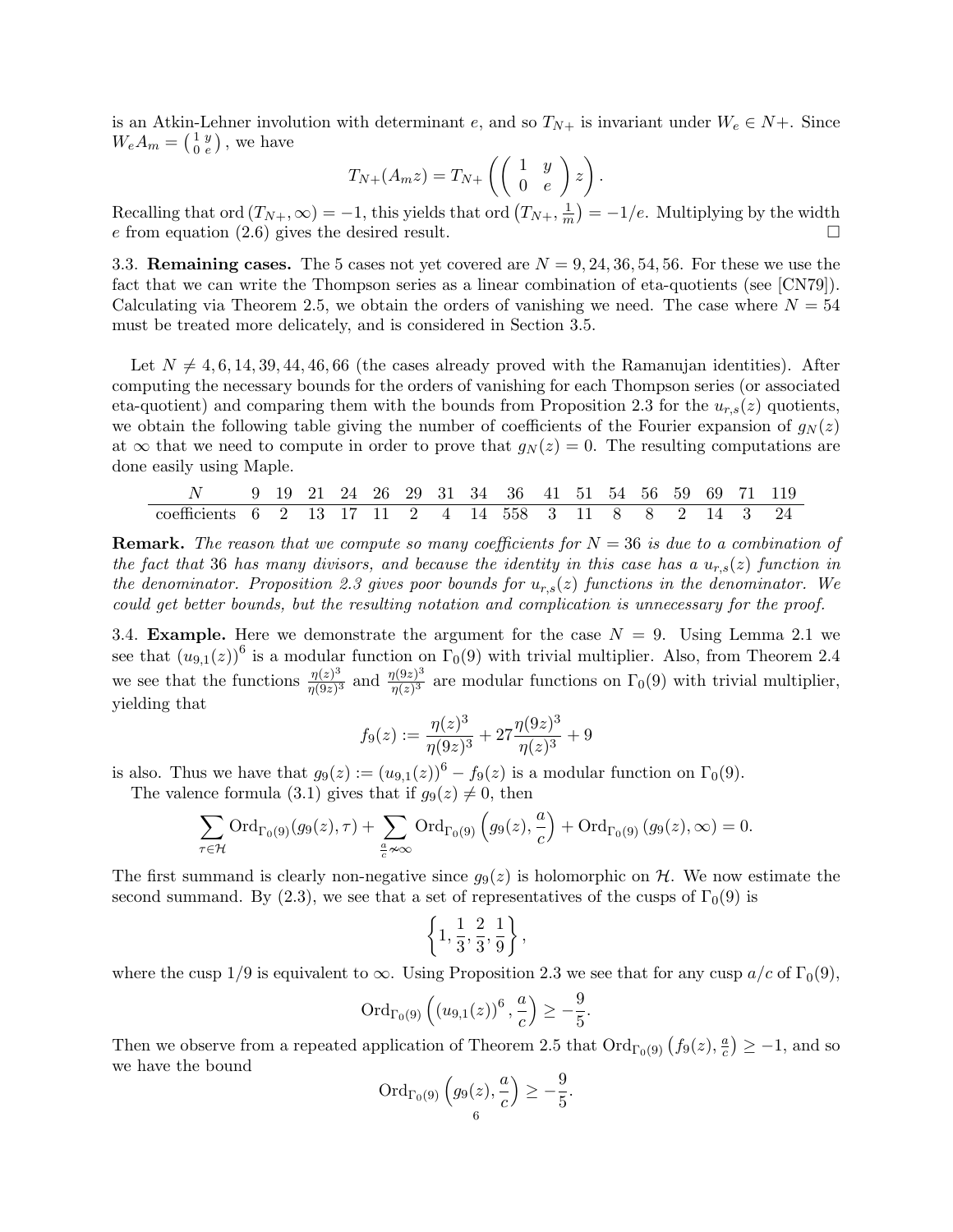Since there are 3 cusps of  $\Gamma_0(9)$  which are not equivalent to  $\infty$ , the second term is larger then –6. One can easily compute Fourier coefficients of  $g_9$  using maple, to show that  $\text{Ord}_{\Gamma_0(9)}(g_9(z),\infty) > 6$ , and thus the valence formula (3.1) is contradicted. This gives that  $g_9(z) = 0$ , which proves (A.3).

3.5. The case  $N = 54$ . In the case  $N = 54$ , we argue a little differently. Using (2.3), we easily see that a complete set of represenatives of cusps of  $\Gamma_0(54)$  is given by

$$
\left\{1, \frac{1}{2}, \frac{1}{3}, \frac{5}{3}, \frac{1}{6}, \frac{5}{6}, \frac{1}{9}, \frac{5}{9}, \frac{1}{18}, \frac{5}{18}, \frac{1}{27}, \frac{1}{54}\right\}.
$$

As in Section 3.4, we see that  $u_{54,1}(z)u_{27,2}(z)$  is a modular function on  $(\Gamma_0(54))$  whose order of vanishing is  $-\frac{7}{5}$  $\frac{7}{5}$  at the cusps

$$
1, \frac{1}{2}, \frac{1}{27}, \frac{1}{54},
$$

and is  $-\frac{1}{5}$  $\frac{1}{5}$  at the cusps

$$
\frac{1}{3}, \frac{5}{3}, \frac{1}{6}, \frac{5}{6}, \frac{1}{9}, \frac{5}{9}, \frac{1}{18}, \frac{5}{18}.
$$

Thus we are left to compute the order of vanishing of

$$
f_{54}(z) := \frac{\eta(z+1/3) \cdot \eta(2z+1/3) \cdot \eta(3z+2/3) \cdot \eta(6z+2/3)}{\eta(3z) \cdot \eta(6z) \cdot \eta(9z) \cdot \eta(18z)}
$$

at all cusps of  $\Gamma_0(54)$ . At the cusps  $1, \frac{1}{2}$  $\frac{1}{2}, \frac{1}{27}, \frac{1}{54}$ , we argue as in Section 3.2. Since the other cusps are all treated in the same manner we will only give the proof for the cusp  $\frac{1}{3}$ . Clearly the matrix  $M := \begin{pmatrix} 1 & 0 \\ 3 & 1 \end{pmatrix}$  maps  $\infty$  to  $\frac{1}{3}$ . We now consider

$$
f_{54}(z)^{24} = \frac{\Delta(z+1/3) \cdot \Delta(2z+1/3) \cdot \Delta(3z+2/3) \cdot \Delta(6z+2/3)}{\Delta(3z) \cdot \Delta(6z) \cdot \Delta(9z) \cdot \Delta(18z)},
$$

where  $\Delta(z) := \eta^{24}(z)$  is the usual  $\Delta$ -function. It is easy to see that

$$
f_{54}(Mz)^{24} = \frac{\Delta|_{12}(\frac{3}{0}\frac{1}{3})Mz \cdot \Delta|_{12}(\frac{6}{0}\frac{1}{3})Mz \cdot \Delta|_{12}(\frac{9}{0}\frac{2}{3})Mz \cdot \Delta|_{12}(\frac{18}{0}\frac{2}{3})Mz}{\Delta|_{12}(\frac{3}{0}\frac{0}{1})Mz \cdot \Delta|_{12}(\frac{6}{0}\frac{0}{1})Mz \cdot \Delta|_{12}(\frac{9}{0}\frac{0}{1})Mz \cdot \Delta|_{12}(\frac{18}{0}\frac{0}{1})Mz},
$$

where for a function  $f: \mathcal{H} \to \mathbb{C}$ , and a matrix  $A := \begin{pmatrix} a & b \\ c & d \end{pmatrix} \in SL_2(\mathbb{R})$  we define the weight 12 slash operator  $|_{12}$  by

$$
f|_{12}Az := (ad - bc)^6 \cdot (cz + d)^{-12} \cdot f(Az).
$$

Now we can compute the order of vanishing of  $f_{54}(Mz)^{24}$  at  $\infty$  by using the transformation law for the  $\Delta$ -function. For example we have

$$
\Delta|_{12}\begin{pmatrix}3&1\\0&3\end{pmatrix}Mz=\Delta|_{12}\begin{pmatrix}6&1\\9&3\end{pmatrix}z=\Delta|_{12}\begin{pmatrix}-1&1\\-3&2\end{pmatrix}\begin{pmatrix}6&1\\9&3\end{pmatrix}z=\Delta|_{12}\begin{pmatrix}3&2\\0&3\end{pmatrix}z=\zeta_1\cdot q+\ldots,
$$

where  $\zeta_1$  is some root of unity. In the same way we treat the other  $\Delta$ -factors. From this we can easily conclude that

$$
f_{54}(Mz) = \zeta_2 + O(q),
$$

where  $\zeta_2$  is some root of unity. Thus we directly obtain that the order of vanishing of  $f_{54}$  at  $\frac{1}{3}$  is 0. Treating the other cusps in the same way and comparing with our bounds for  $u_{54,1}(z)u_{27,2}(z)$ gives us the bound  $-8$  for  $g_{54}(z)$  as in the table.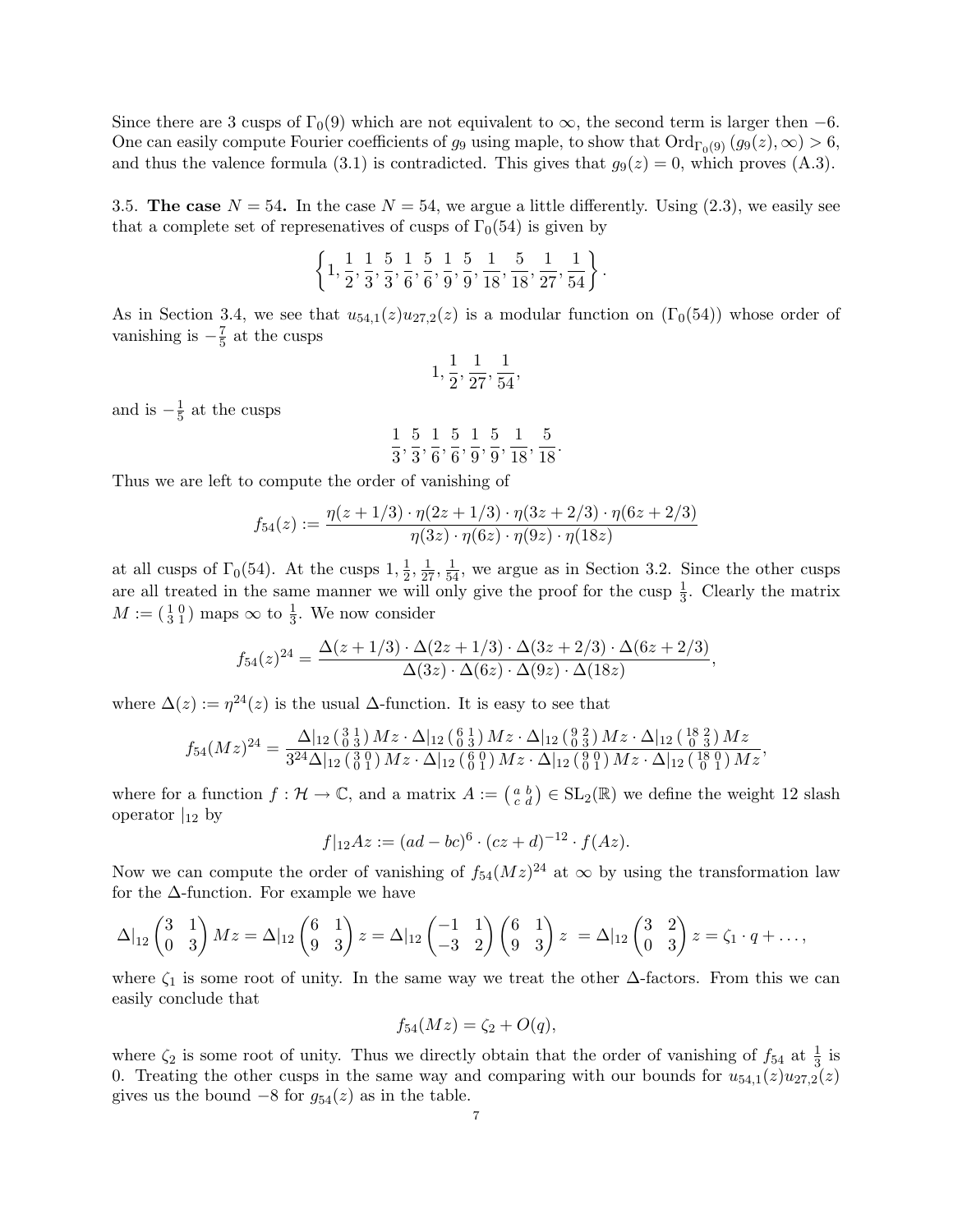# Appendix A

(A.1) 
$$
(u_{4,1}(z))^{12} = T_{4+} + 24 = \frac{\eta(2z)^{48}}{\eta(z)^{24}\eta(4z)^{24}} \qquad N = 4
$$

(A.2) 
$$
(u_{3,2}(z))^{12} = T_{6+6} + 12 = \frac{\eta(2z)^{12}\eta(3z)^{12}}{\eta(z)^{12}\eta(6z)^{12}} \qquad N = 6
$$

(A.3) 
$$
(u_{9,1}(z))^6 = T_{9+} + 6 = \frac{\eta(z)^3}{\eta(9z)^3} + 27 \frac{\eta(9z)^3}{\eta(z)^3} + 9 \qquad N = 9
$$

(A.4) 
$$
(u_{14,1}(z))^4 = T_{14+14} + 4 = \frac{\eta(2z)^4 \eta(7z)^4}{\eta(z)^4 \eta(14z)^4} \qquad N = 14
$$

(A.5) 
$$
(u_{19,1}(z))^3 = T_{19+} + 3
$$
  $N = 19$ 

$$
(A.6) \t\t\t (u_{7,3}(z))^6 \t\t\t = T_{21+} = \frac{\eta(3z)^2 \eta(7z)^2}{\eta(z)^2 \eta(21z)^2} + \frac{\eta(z)^2 \eta(21z)^2}{\eta(3z)^2 \eta(7z)^2} - 2 \t\t N = 21
$$

(A.7) 
$$
(u_{24,1}(z))^2 \cdot u_{6,4}(z) = T_{24+24} + 2 = \frac{\eta(2z)\eta(3z)^2\eta(8z)^2\eta(12z)}{\eta(z)^2\eta(4z)\eta(6z)\eta(24z)^2}
$$
  $N = 24$ 

$$
(A.8) \t\t\t (u_{13,2}(z))^4 \t\t = T_{26+} = \frac{\eta(2z)^2 \eta(13z)^2}{\eta(z)^2 \eta(26z)^2} + \frac{\eta(z)^2 \eta(26z)^2}{\eta(2z)^2 \eta(13z)^2} - 2 \t\t N = 26
$$

(A.9) 
$$
(u_{29,1}(z))^2 = T_{29+} + 2
$$
  $N = 29$ 

(A.10) 
$$
(u_{31,1}(z))^3 = T_{31+} \qquad N = 31
$$

(A.11) 
$$
(u_{34,1}(z)u_{17,2}(z))^2 = T_{34} + 2
$$
  $N = 34$ 

(A.12) 
$$
\frac{u_{36,1}(z)}{u_{9,4}(z)} = T_{36+36} + 1 = \frac{\eta(4z)\eta(9z)}{\eta(z)\eta(36z)} \qquad N = 36
$$

(A.13) 
$$
\frac{u_{39,1}(z)}{u_{13,3}(z)} = T_{39+39} + 1 = \frac{\eta(3z)\eta(13z)}{\eta(z)\eta(39z)}
$$
  $N = 39$ 

$$
(A.14) \t\t\t (u_{41,1}(z))^2 \t\t\t = T_{41+} \t\t N = 41
$$

(A.15) 
$$
u_{44,1}(z)u_{11,4}(z) = T_{44+} + 1 = \frac{\eta(2z)^{4}\eta(2z)^{4}}{\eta(z)^{2}\eta(4z)^{2}\eta(11z)^{2}\eta(44z)^{2}} - 1 \qquad N = 44
$$

$$
(A.16) \t u_{46,1}(z)u_{23,2}(z) = T_{46+} = \frac{\eta(z)\eta(23z)}{\eta(2z)\eta(46z)} + 2\frac{\eta(2z)\eta(46z)}{\eta(z)\eta(23z)} + 1 \t N = 46
$$

$$
(A.17) \t u51,1(z)u17,3(z) = T51+ \t N = 51
$$

$$
(A.18) \t u_{54,1}(z)u_{27,2}(z) = T_{54+} + 1 = \frac{\eta(z+1/3)\eta(2z+1/3)\eta(3z+2/3)\eta(6z+2/3)}{\eta(3z)\eta(6z)\eta(9z)\eta(18z)} \t N = 54
$$

(A.19) 
$$
u_{56,1}(z)u_{8,7}(z) = T_{56+} = \frac{\eta(2z)\eta(4z)\eta(14z)\eta(28z)}{\eta(z)\eta(7z)\eta(8z)\eta(56z)} - 1 \qquad N = 56
$$

(A.20) 
$$
u_{59,1}(z) = T_{59+} + 1 \qquad N = 59
$$

(A.21) 
$$
\frac{u_{22,3}(z)u_{33,2}(z)}{u_{11,6}(z)u_{66,1}(z)} = T_{66+6,11,66} + 1 = \frac{\eta(2z)\eta(3z)\eta(22z)\eta(33z)}{\eta(z)\eta(6z)\eta(11z)\eta(66z)} \qquad N = 66
$$

(A.22) 
$$
u_{69,1}(z)u_{23,3}(z) = T_{69+} + 1
$$
  $N = 69$   
(A.23)  $u_{71,1}(z) = T_{71}$   $N = 71$ 

$$
(A.23) \t\t\t u_{71,1}(z) = T_{71+} \t\t\t N = 71
$$

(A.24) 
$$
u_{119,1}(z)u_{17,7}(z) = T_{119+} + 1
$$
  $N = 119$